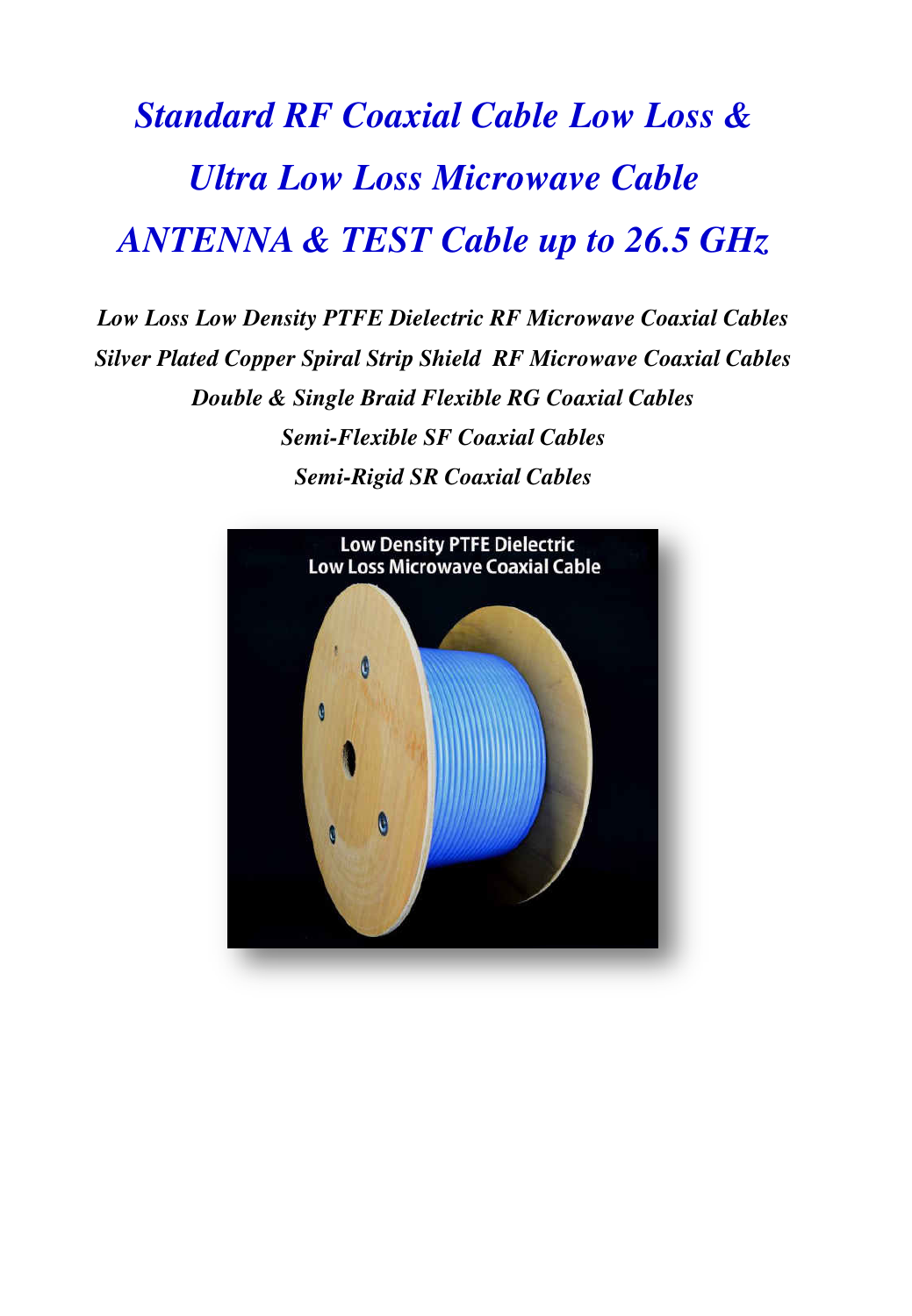## **SF-047 NJ** *Hand Formable Coaxial Cable*



# **SF-047 FEP Jacket** *Hand Formable Coaxial Cable*



### **SF-085 NJ** *Hand Formable Coaxial Cable*

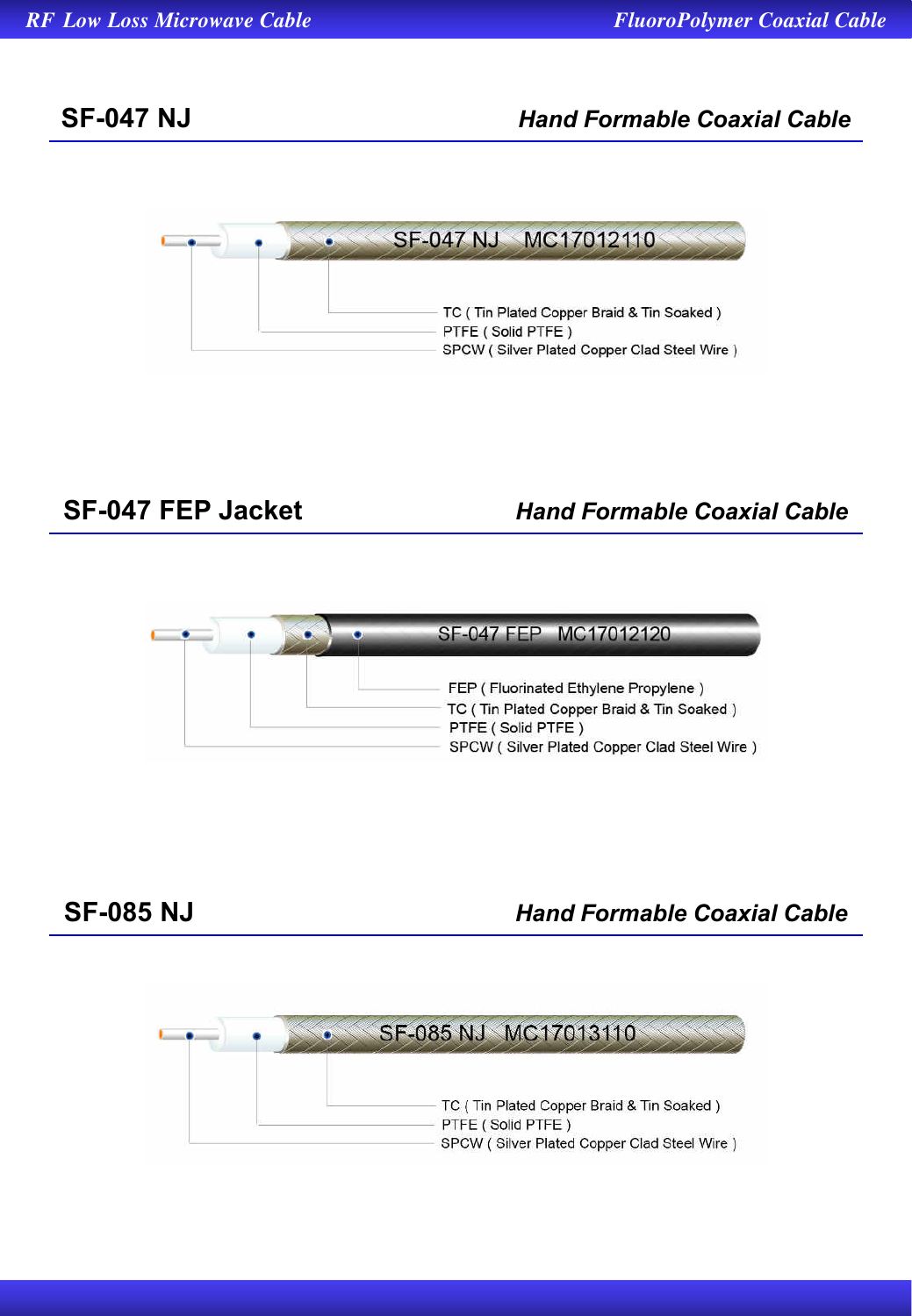### **SF-085 FEP Jacket** *Hand Formable Coaxial Cable*



### **SF-085 PVC Jacket** *Hand Formable Coaxial Cable*



**SF-085\_75**Ω **NJ** *Hand Formable Coaxial Cable*

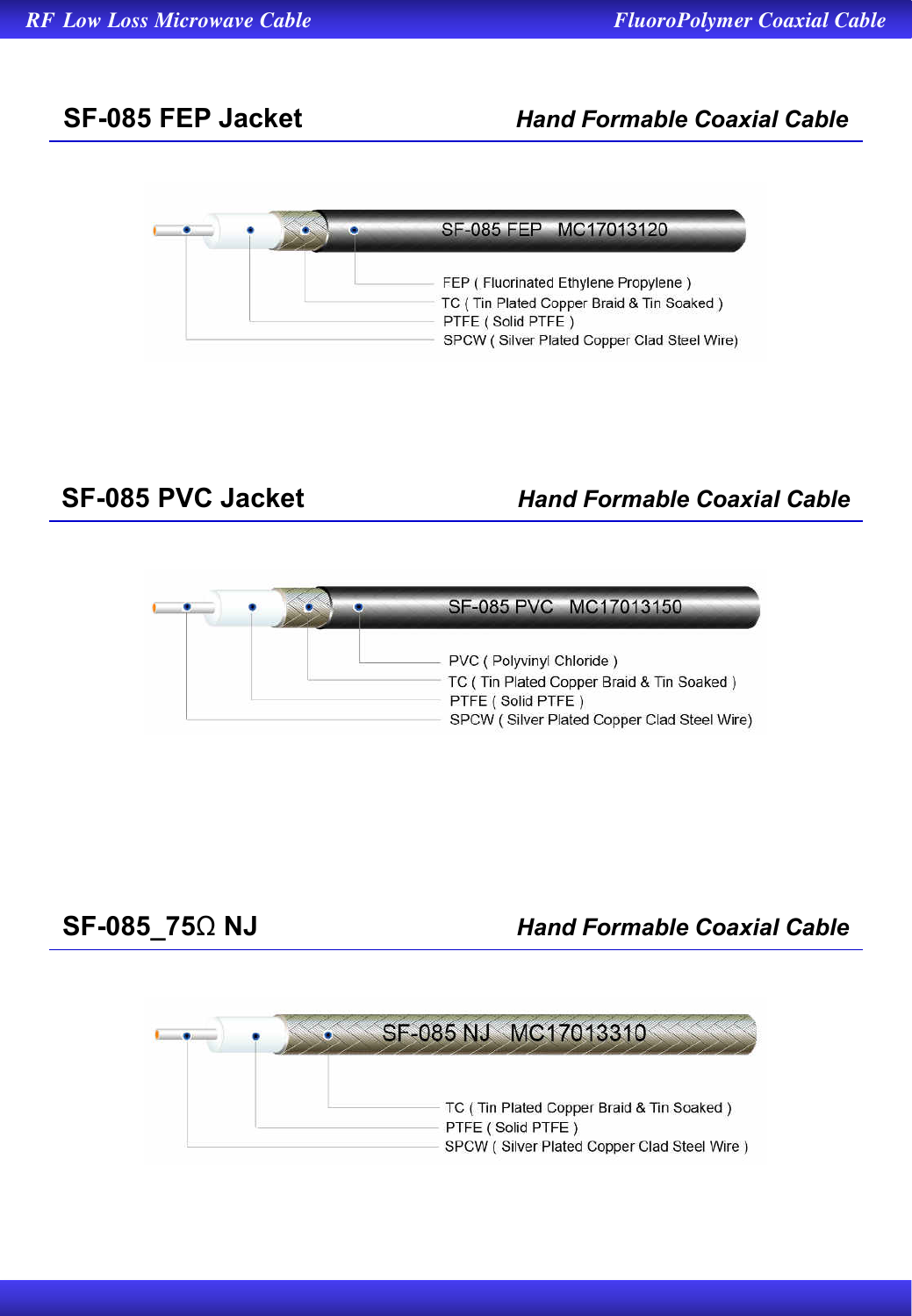### **SF-085\_75**Ω **FEP Jacket** *Hand Formable Coaxial Cable*



### **SF-141 NJ** *Hand Formable Coaxial Cable*



**SF-141 FEP Jacket** *Hand Formable Coaxial Cable*

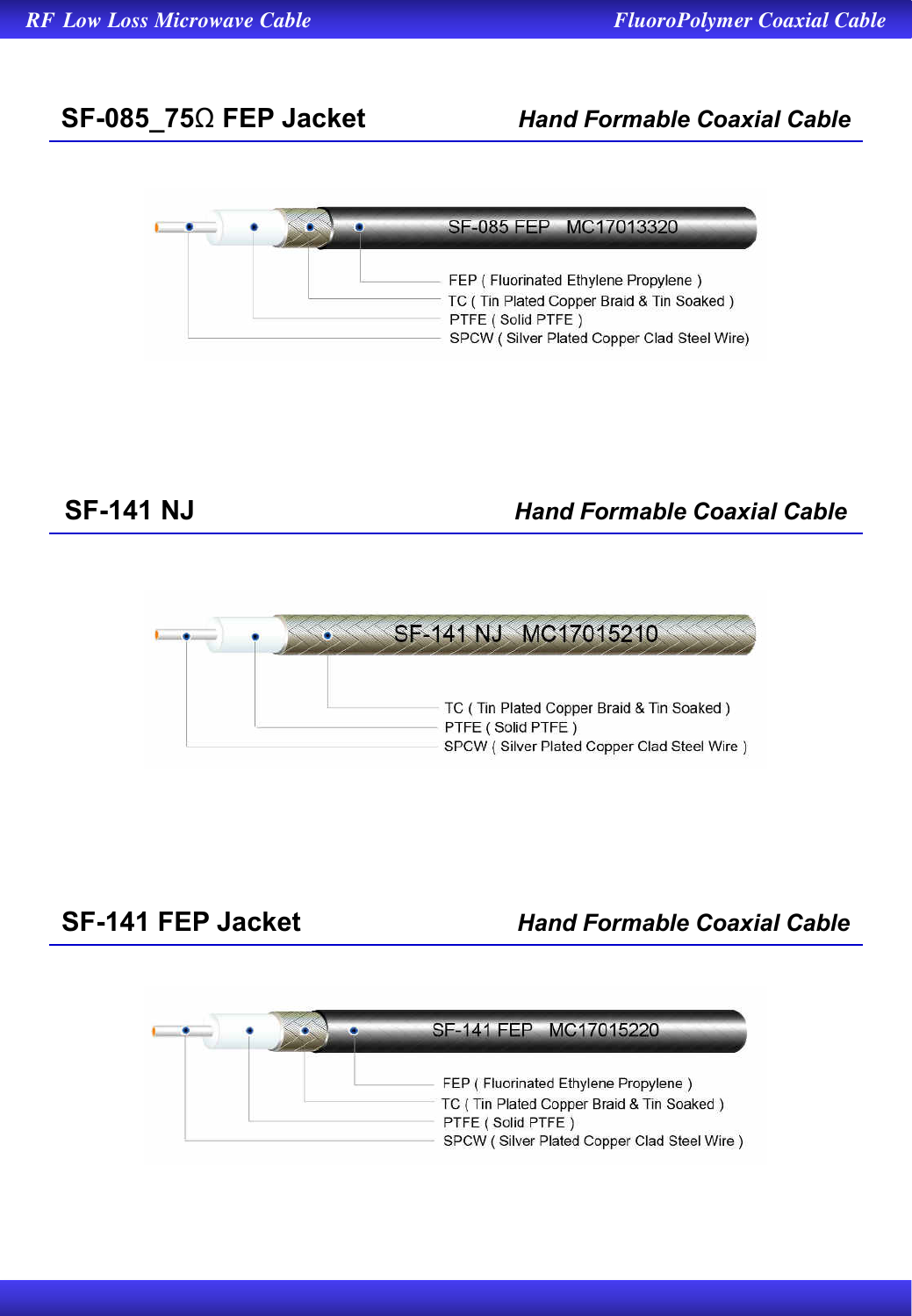## **SF-141 PVC Jacket** *Hand Formable Coaxial Cable*



## **SF-141 SPC NJ** *Hand Formable Coaxial Cable*



### **SF-141 SPC FEP Jacket** *Hand Formable Coaxial Cable*

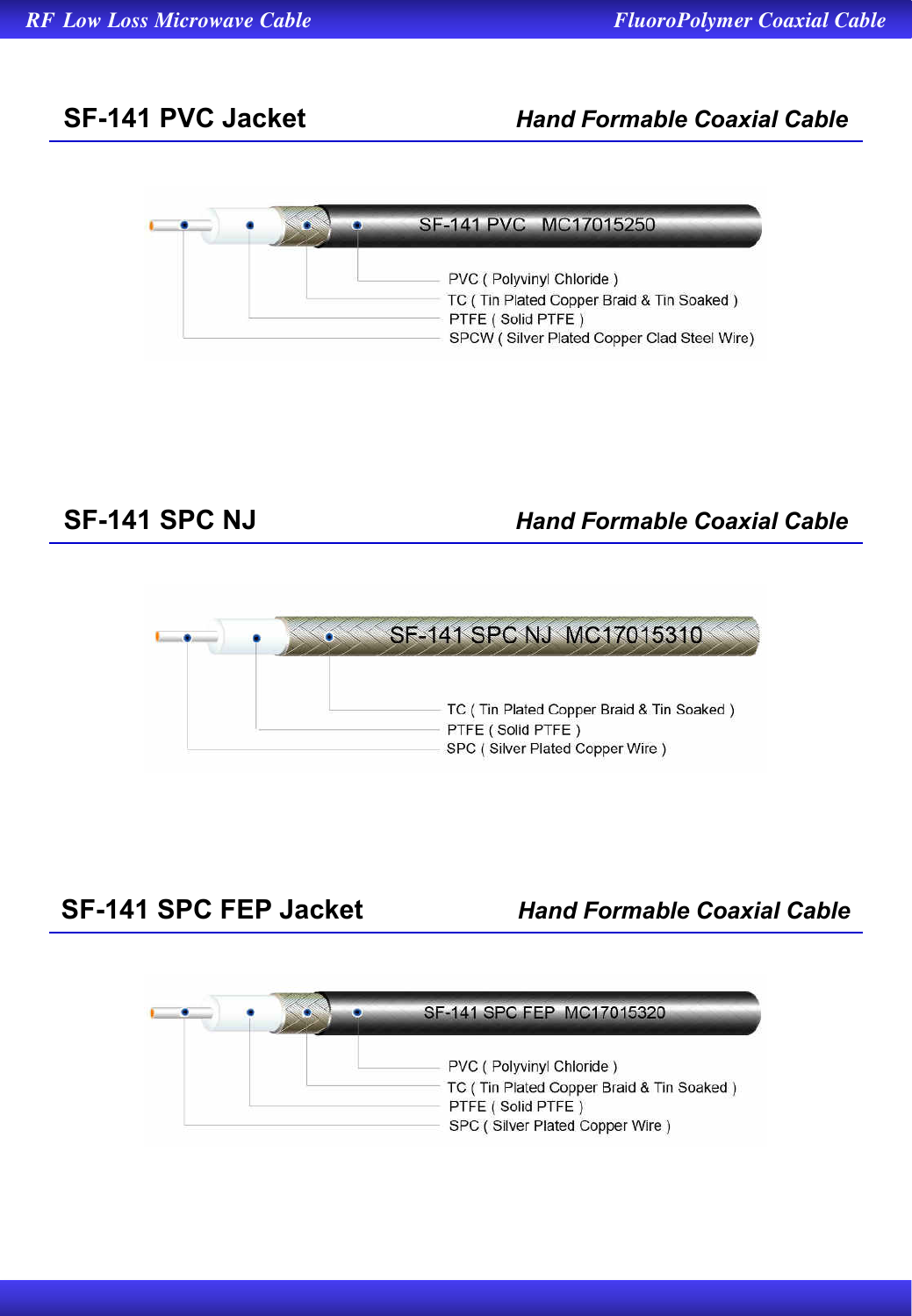# **SF-171 SPC NJ** *Hand Formable Coaxial Cable*



**SF-171 SPC FEP Jacket** *Hand Formable Coaxial Cable*



**SF-171 SPC PVC Jacket** *Hand Formable Coaxial Cable*